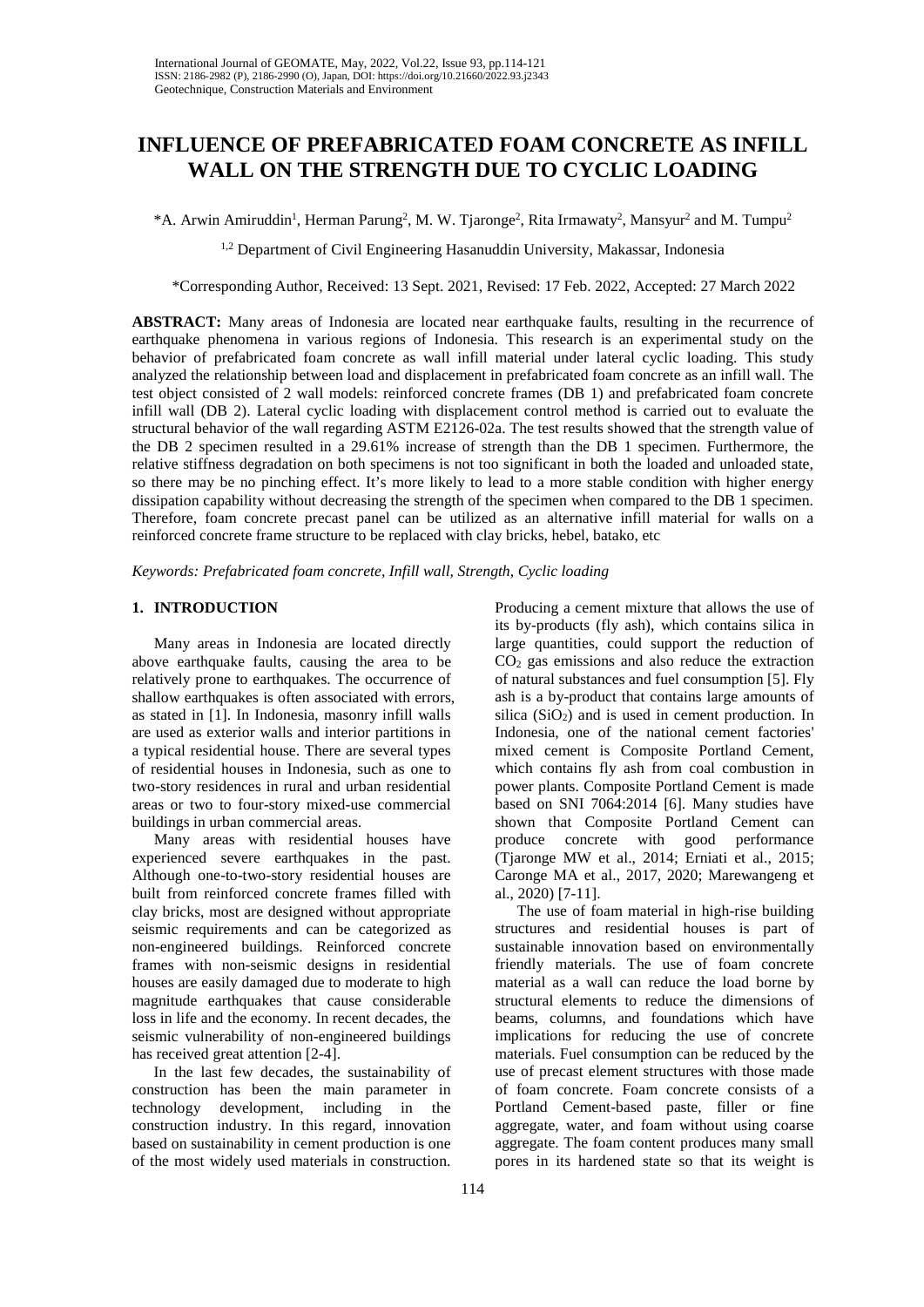lighter than conventional concrete. In contrast, the foam concrete slurry has an excellent consistency to flow freely with its weight in fresh conditions, which can easily fill the mold [12, 13]. Preliminary research on the use of Composite Portland Cement in the manufacturing of foam concrete has been reported by several studies. It shows that hardened foam concrete made of Composite Portland Cement has the same initial compressive strength as foam concrete made from OPC (Ordinary Portland Cement) [14-17].

On the other hand, the demand for low-cost housing in recent years has led to the increasing popularity of artificial housing complexes. The manufacturer's desire to use materials efficiently requires that the behavior of these structures be fully researched and developed. This way, the design procedures will be based on the observed behavior and will ensure the structural unit's ease of execution and maintenance. One of the innovations that can be utilized is a wall-on reinforced concrete frame with foam concrete precast panels as the infill material to produce concrete foam walls that are resistant to earthquake load.

One of the solutions that can be used to improve the performance of high-rise buildings and residential buildings in overcoming horizontal displacement is to install a wall that uses foam concrete precast panels as infill material for reinforced concrete frames. Wall that uses foam concrete precast panels as infill materials can be installed in a vertical position on a certain side of a building, increasing the rigidity of the structure and absorbing large shear forces as the height of the structure increases. The function of the wall in a building structure is also essential to support the structure's floor and ensure it does not collapse when lateral forces occur due to earthquakes. In addition, when walls are placed in strategically suitable locations, they can be used economically to provide the required horizontal load resistance.

Therefore, this study presents an effort to reduce seismic vulnerability in one to two-story residential houses. The effect of foam concrete precast panels as infill material needs to be taken into account as an important parameter along with the characteristics of the reinforced concrete frame, which is used as a portal to evaluate the seismic performance of one to two-story residential houses proportionally. This study aimed to analyze the relationship between load and displacement in prefabricated foam concrete as an infill wall.

#### **2. MATERIALS AND RESEARCH METHOD**

The characteristics of the material in this study consisted of the characteristics of the prefabricated foam concrete, the characteristics of the slot, column, and ring balk constituent materials, the characteristics of the foam concrete.

# **2.1 Characteristics of Prefabricated Foam Concrete**

The characteristics of foam concrete precast panels begin with the design of a foam concrete mix, shown in Table 1. Based on the results of the foam concrete mix design, the characteristics of foam concrete are obtained. These characteristics consist of volume weight, compressive strength, and indirect tensile strength, shown in Table 2.

Table 2 shows the mechanical properties of foam concrete used to produce prefabricated foam concrete, whereas the compressive strength of foam concrete was 7.38 MPa, and the indirect tensile strength of foam concrete was 0.74 MPa. Therefore, the result of the density test on foam concrete was  $1383 \text{ kg/m}^3$ .

Table 1. Material composition for 1  $m<sup>3</sup>$  of foam concrete mix

| Material              | Mix design for $1 \text{ m}^3$ |
|-----------------------|--------------------------------|
| Water                 | 118.45 kg                      |
| Sand                  | 676.92 kg                      |
| Cement                | 307.27 kg                      |
| <b>Total</b>          | 1102.65 kg                     |
| <b>LWC</b> Density    | 1375 $\text{kg/m}^3$           |
| <b>Mortar Portion</b> | 45%                            |
| <b>Foam Portion</b>   | 55%                            |
| Foam Agent: Water     | 3:10                           |

| Table 2. Characteristics of foam concrete |
|-------------------------------------------|
|-------------------------------------------|

| Density    | Compressive    | Indirect Tensile |
|------------|----------------|------------------|
| $(kg/m^3)$ | Strength $(C)$ | Strength (fct)   |
| 1383       | 7.38 MPa       | $0.74$ MPa       |

#### **2.2 Properties of Sloof**

Sloof is made from normal concrete with compressive strength  $f'c = 20.4$  MPa (the designed slump was  $12 \pm 2$  cm), and the material composition of the normal concrete is as shown in Table 3.

Table 3. The material composition of normal concrete for sloof  $(1 \text{ m}^3)$ 

| Material                  | Weight       |
|---------------------------|--------------|
| Cement                    | $420.00$ kg  |
| Fine aggregate            | 950.00 kg    |
| Coarse aggregate (1-2 cm) | 780.00 kg    |
| Water                     | 175.00 liter |
| Admixture (Retarder)      | $1.47$ liter |

For the reinforcement of sloof, a plain bar (BjTP) is used. For the longitudinal reinforcing, a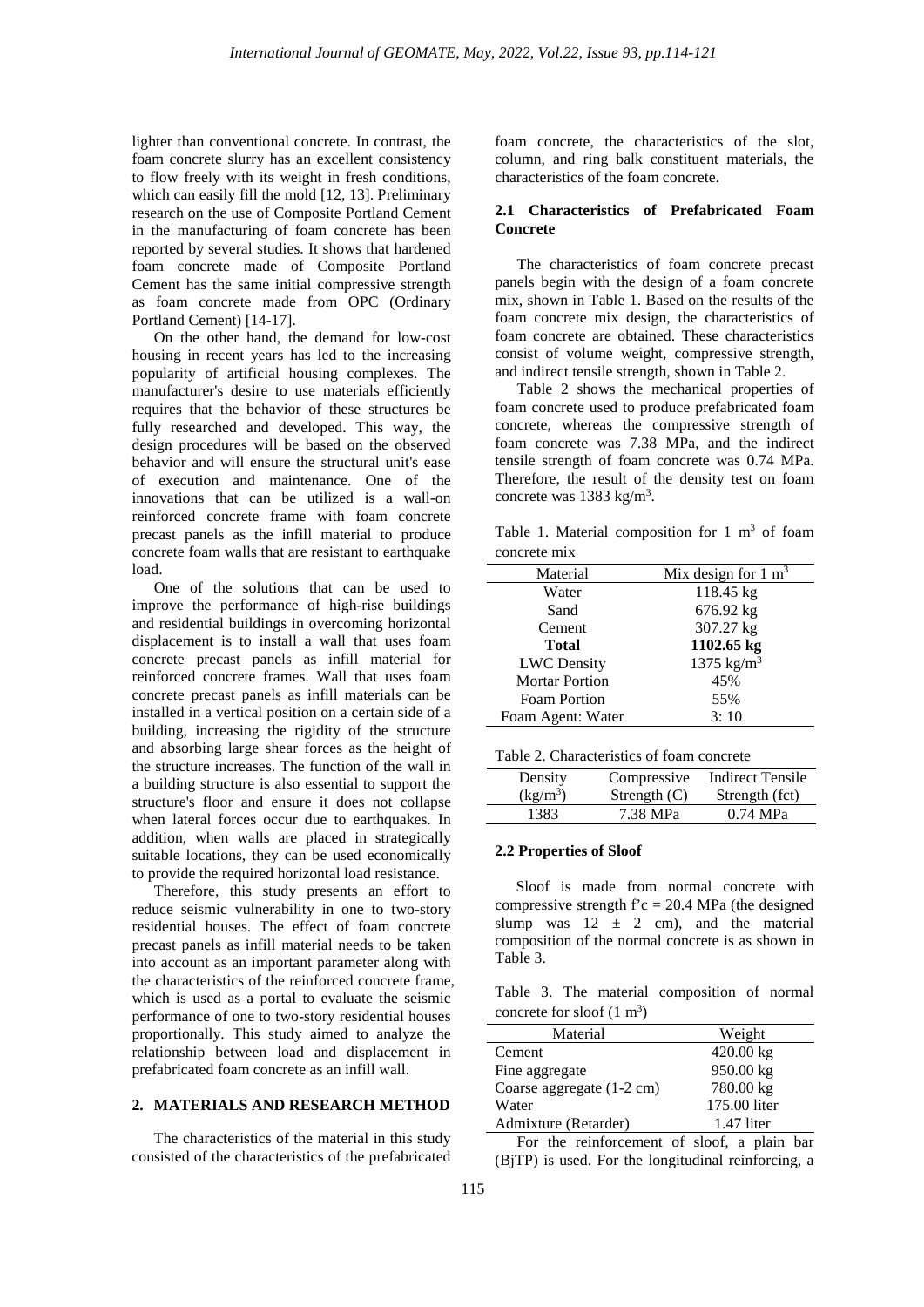plain Ø10 bar was used, whereas, for the transversal reinforcing, a plain Ø8 was used. Based on the result of the reinforcement bar tensile strength testing as shown in Table 4, it is shown that the material has complied with the minimum yield strength requirement as stated in SNI 2052:2017.

Table 4. Tensile strength test result for sloof reinforcement

| Diameter         | Strength |          |  |
|------------------|----------|----------|--|
|                  | fy (MPa) | fu (MPa) |  |
| $\varnothing$ 10 | 469.763  | 598.879  |  |
| Ø8               | 377.868  | 420.964  |  |

The compressive strength test result for the concrete used on the slot is shown in Figure 1. It can be seen on the graph that the compressive strength of the concrete at 3, 7, and 28 days consecutively were 9.68 MPa, 16.59 MPa, and 22.60 MPa, respectively. Thus, the resulting concrete compressive strength has met the criteria for the designed compressive strength of K-250 or equal to  $f'c = 20.4 \text{ MPa}$ .



Fig. 1 Compressive strength of concrete for slot

#### **2.3 Properties of Column and Ring Balk**

Table 5 shows the mix design composition used for the column and ring balk, and it was designed with the compressive strength of  $\mathbf{f}'\mathbf{c} = 30$  MPa (designed slump was  $10 \pm 2$  cm).

Table 5. The material composition of normal concrete for column and ring balk  $(1 \text{ m}^3)$ 

| Material                              | Weight       |
|---------------------------------------|--------------|
| Cement                                | 440.00 kg    |
| Fine aggregate                        | 728.00 kg    |
| Coarse aggregate $(0.5-1 \text{ cm})$ | 537.00 kg    |
| Coarse aggregate (1-2 cm)             | 470.00 kg    |
| Water                                 | 190.00 liter |
| Admixture (Sika Plastiment Vz)        | 1.31 liter   |

For the reinforcement of the column, deformed bar (BjTD) and plain bar (BjTP) were used. In addition, a deformed D13 bar is used for the longitudinal reinforcing, whereas, for the transversal reinforcing, a plain bar Ø8 was used. Based on the result of the reinforcement bar tensile strength testing as shown in Table 6, it is shown that the material has complied with the minimum yield strength requirement as stated in SNI 2052:2017.

Table 6. Tensile strength test result for column and ring balk reinforcement

| Diameter | Strength |          | Classification  |
|----------|----------|----------|-----------------|
|          | fy (MPa) | fu (MPa) |                 |
| D13      | 473.744  | 643.150  | <b>BJTS 520</b> |
| Ø8       | 377.868  | 420.964  | <b>BJTP 280</b> |

The compressive strength test result for the concrete used on the column and ring balk is shown in Figure 2. The increase in compressive strength values obtained from both elements were 144.59% and 149.90%. Therefore, the resulting concrete compressive strength at 28 days has met the criteria for the designed compressive strength for column and ring balk, which is  $\mathbf{f}' = 30 \text{ MPa}$ .



Fig. 2 Compressive strength of concrete for column and ring balk

# **2.4 Research Specimen and Testing Set-Up**

In this study, the test specimens consisted of 2 walls, a wall with prefabricated foam concrete as infill material, and reinforced concrete frames. Specimen DB 1 is a reinforced concrete frame and specimen DB 2 is a wall with prefabricated foam concrete as infill material. Figures 3 and 4 show the detail of each specimen DB 1 and DB 2, respectively. In this study, 8 LVDTs were used as a measure of the magnitude of the displacement which was installed horizontally in the direction of the given load. The cyclic lateral loading is provided by the actuator with an acceleration of 0.5 mm/s. Figures 5 and 6 show the configuration of LVDT and testing setup in the laboratory, respectively.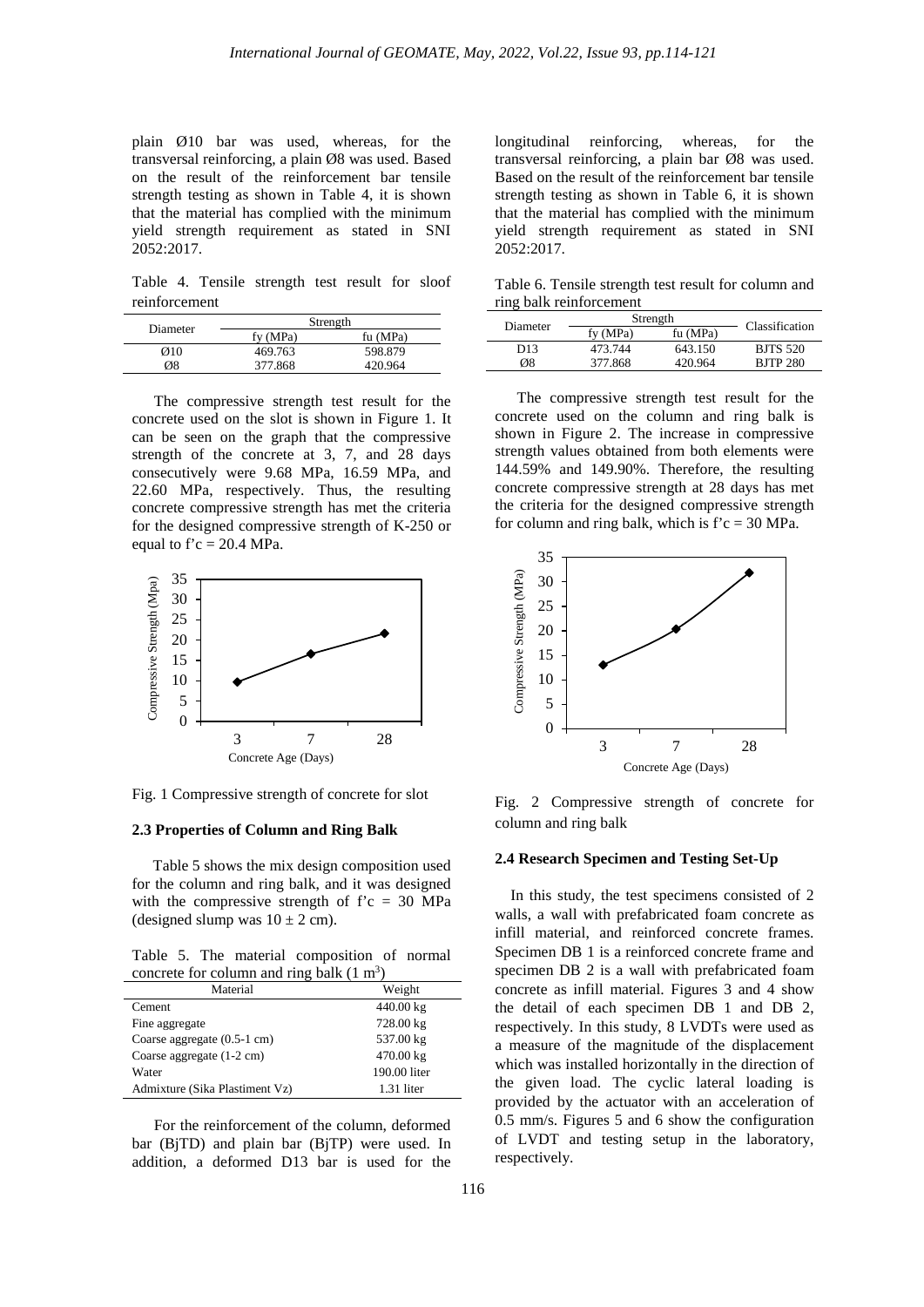

Fig. 3 Specimen DB 1



Fig. 4 Specimen DB 2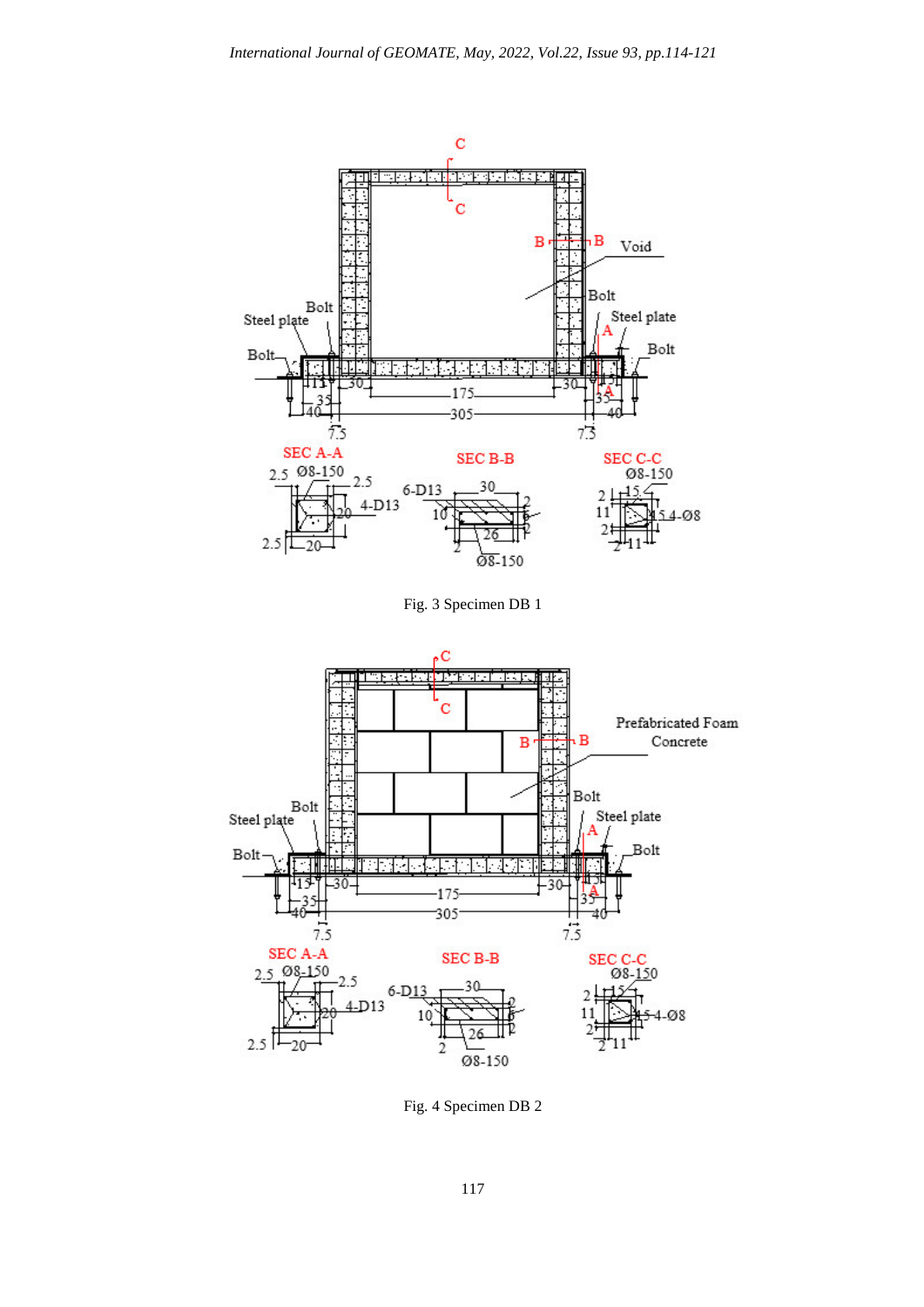

Fig. 5 LVDT Configuration



Fig. 6 Testing setup

# **2.5 Testing Steps of The Specimens**

The testing standard for cyclic loading of the specimen refers to ASTM E2126-02a (ASTM 2003). Displacement controlled cyclic lateral loading follows Test Method B (ISO 16670 Protocol). The loading schedule is illustrated in Figure 7. The first displacement pattern consists of five single fully reversed cycles at displacements of 1.25%, 2.5%, 5%, 7.5%, and 10% of the ultimate displacement Δm. The second displacement pattern consists of phases, each

containing three fully reversed cycles of equal amplitude, at displacements of 20%, 40%, 60%, 80%, 100%, and 120% of the ultimate displacement Δm. %∆m is the displacement corresponding to the failure limit state in the monotonic test in ASTM E2126-02a (ASTM 2003). This study was not carried out so ∆m was determined based on the horizontal deformation of 0.02H in the design rules of the SNI earthquake building (SNI 1726-2019, Indonesia requirement). So the deformation in question is the permissible deformation. Associated with m is the ASTM code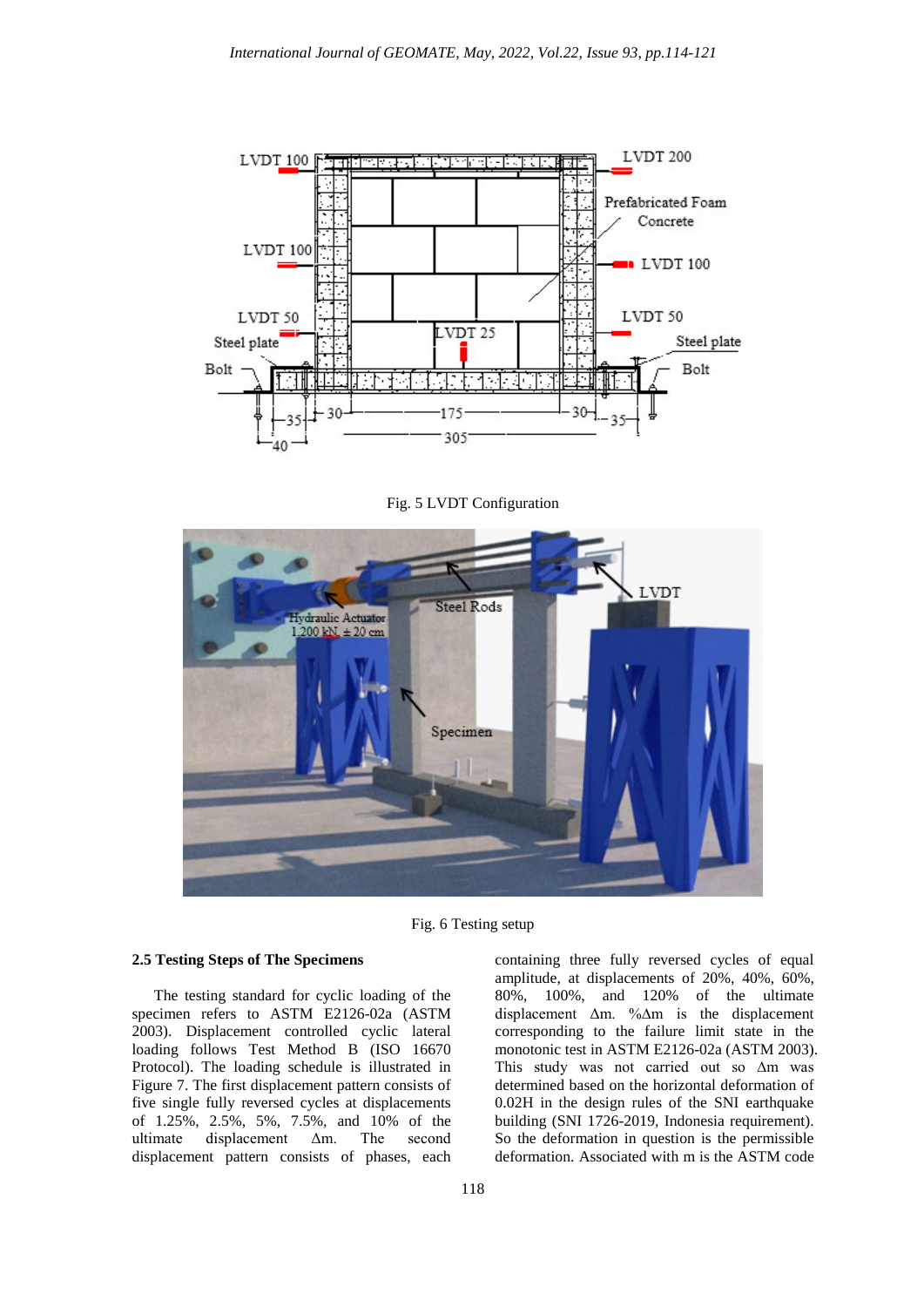against the cyclic test. So %∆m in this study is 40 mm.



Fig. 7 Cyclic Displacement Schedule as stated in ASTM E2126-02a

#### **3. RESULTS AND DISCUSSION**

# **3.1 Load and Displacement Relationship of Specimen DB 1**

The relationship between load and displacement for specimen DB 1 (reinforced concrete frame), which is used as a control specimen in this study to determine the effect of infill material that is the prefabricated foam concrete, due to cyclic loading, can be illustrated in the form of a hysteresis loops curve as shown in Figure 8.



Displacement **(**mm**)**

#### Fig. 8 Load and Displacement Relationship of Specimen DB 1

In addition, based on the hysteresis loops in Figure 8, at the beginning of the compressive loading, the specimen shows a linear elastic

behavior up to 6.93 kN load at amplitude (%∆m) of 7.5%. Meanwhile, the specimen shows linear elastic behavior up to 6.05 kN load under tensile loading at a deviation ratio of 7.5%. Thus, with the increase in cyclic loading, there is a gradual change in behavior of the specimen, from a linear gradient that turns into a non-linear gradient, which shows an inelastic behavior when it reaches the post-yield zone. This change causes a change in the lateral stiffness of the specimen.

## **3.2 Load and Displacement Relationship of Specimen DB 2**

The relationship between load and displacement for specimen DB 2 can be illustrated in the form of a hysteresis loops curve, as shown in Figure 9.



Displacement **(**mm**)**



Under compressive loading, the DB2 specimen curve experienced a significant increase in load up to the amplitude (%∆m) of 40.0%. After that point, the curve experienced an insignificant increase and remained constant until the amplitude (%∆m) of 100.0%. Under tensile loading, the DB2 specimen curve experienced a significant increase in load up to the amplitude (%∆m) of 40.0%. After that point, the curve experienced an insignificant increase and remained constant until the amplitude (%∆m) of 100,0%.

# **3.3 Load and Displacement Relationship for All Specimens**

The comparison graph on the relationship of load and displacement for all specimens is illustrated in Figure 10. It is shown that, until the end of the test, specimen DB 2 has a higher strength than specimen DB 1, and the structure has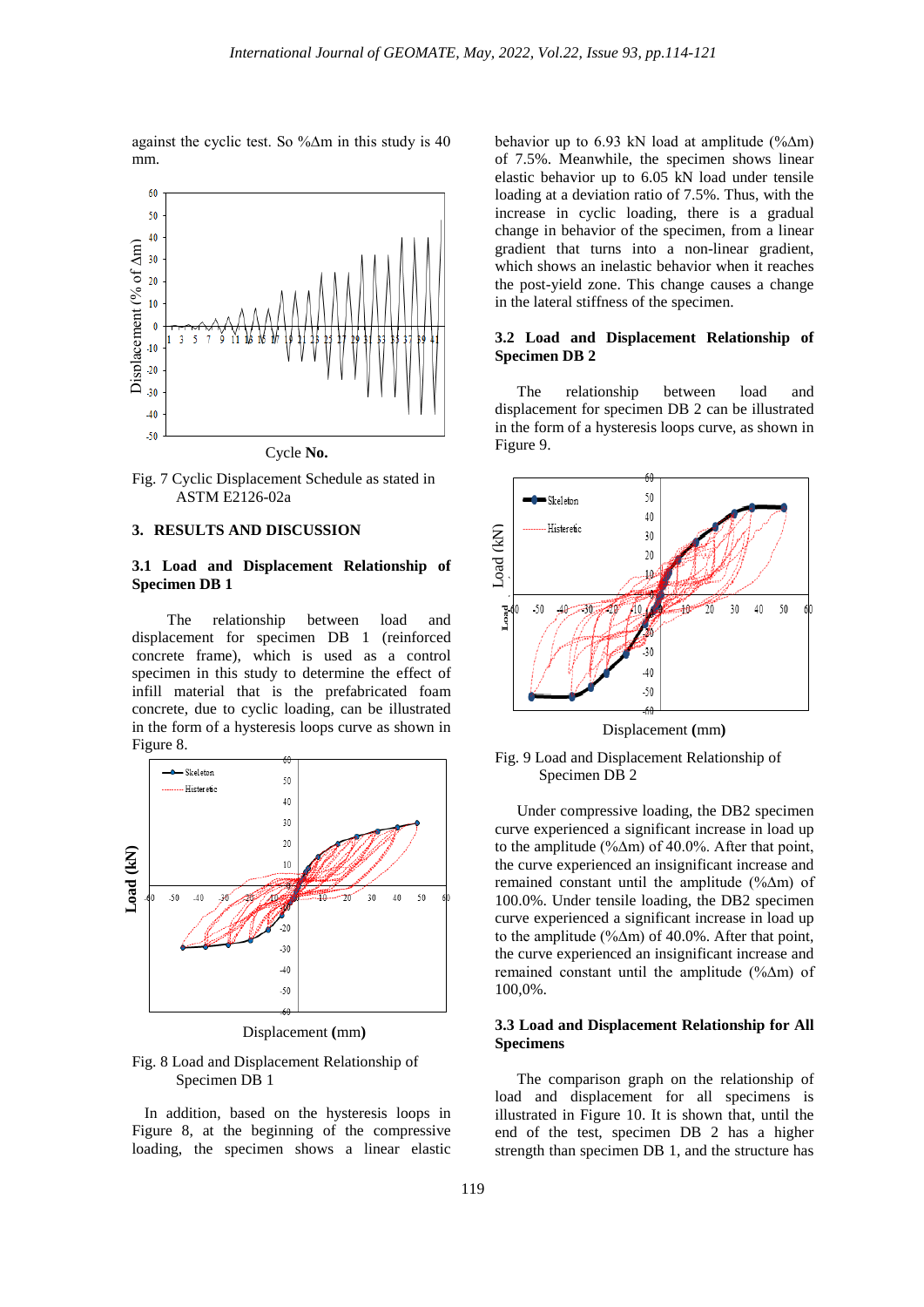not collapsed yet. In addition, the strength value of specimens DB 1 and DB 2 were 29.84 kN and 44.88 kN in the compressive loading direction. whereas the value for the tensile loading direction was 29.30 kN and 52.30 kN for specimen DB 1 and specimen DB 2.

Under these conditions, the specimen experienced a decrease in strength until the end of the test at amplitude (%∆m) 120.0%, and the shape of the hysteresis loops curve obtained from the testing is not big. Furthermore, the decrease in relative stiffness that occurs is not too significant for both loaded and unloaded conditions, so there may be no pinching effect. It's more likely to lead to a more stable condition with higher energy dissipation capability without decreasing the strength of the specimen in comparison to DB 1 specimen.



Displacement (mm)

Fig. 10 Comparison of the relationship of load and displacement for all specimens

This showed that the test object that has prefabricated foam concrete as infill wall has a greater strength value so that the use of prefabricated foam concrete as an infill wall influences increased the lateral force. With the increase in lateral cyclic loading due to loading, there is a gradual change in behavior of the specimen from linear to non-linear gradient which shows an inelastic behavior when it reaches the post-yield zone, so this change causes a change in lateral stiffness of the specimen.

# **4. CONCLUSION**

1. The effect of prefabricated foam concrete as an infill wall is to increase the strength of the reinforced concrete frame wall by 50.40% in the compressive loading direction and 78.50% in the tensile loading direction.

- 2. Foam concrete precast panels can be utilized as an alternative infill material for a wall on a reinforced concrete frame structure to replace clay bricks, hebel, batako, etc.
- 3. In most building construction, the wall is not part of the structural element but serves as a stiffener and separator between building spaces. However, the result of this study indicates that the use of foam concrete precast panels as infill material shows an excellent structural response in receiving seismic or earthquake loads.

4. The relationship of the wall interaction using prefabricated foam concrete as an infill wall with the reinforced concrete frame had a great influence on the responses of the structure experiencing earthquake forces.

#### **6. REFERENCES**

- 1. Latief H., Puspito N., Imamura F. 2000. Tsunami Catalog and Zones in Indonesia. Journal of Natural Disaster Science, 22(1), pp. 25-43, https://doi.org/10.2328/jnds.22.25, Google Scholar Crossref.
- 2. Boen T. 2001. Earthquake Resistant Design of Non-Engineered Buildings In Indonesia. Presented during EQTAP Workshop IV, Kamakura Dec 3-4, 2001, pp. 1-34.
- 3. Boen, T. 2009. Constructing Seismic Resistant Masonry Houses (3rd ed) Nagoya: United Nation Centre for Regional Development (UNCRD).
- 4. Tumpu. M, Parung. H, Tjaronge. MW, and Amiruddin. A, A., "Failure Pattern of Prefabricated Foam Concrete as Infill Wall Under In-Plane Lateral Loading," Design Engineering, issue 7 (2021), pp. 7168-7178. ISSN: 0011-9342.
- 5. Deja J., Uliasz-Bochenczyk A., Mokrzycki E. 2010. CO2 Emissions from Polish Cement Industry. International Journal of Greenhouse Gas Control, Volume 4, Issue 4, July 2010, pp. 583-588.
- 6. Standard National of Indonesia. Portland Composite Cement. SNI 7064:2014.
- 7. Tjaronge M. W., Irmawaty R., Adisasmita S.A., Amiruddin A., and Hartini. 2014. Compressive Strength and Hydration Process of Self Compacting Concrete (SCC) Mixed with Sea Water, Marine Sand, and Portland Composite Cement. Advanced Materials Research 935, pp. 242–246.
- 8. Erniati, M. Tjaronge M. W., Zulharnah, and Irfan U. R. 2015. Porosity, Pore Size, and Compressive Strength of Self Compacting Concrete Using Sea Water. The  $5<sup>th</sup>$ International Conference of Euro Asia Civil